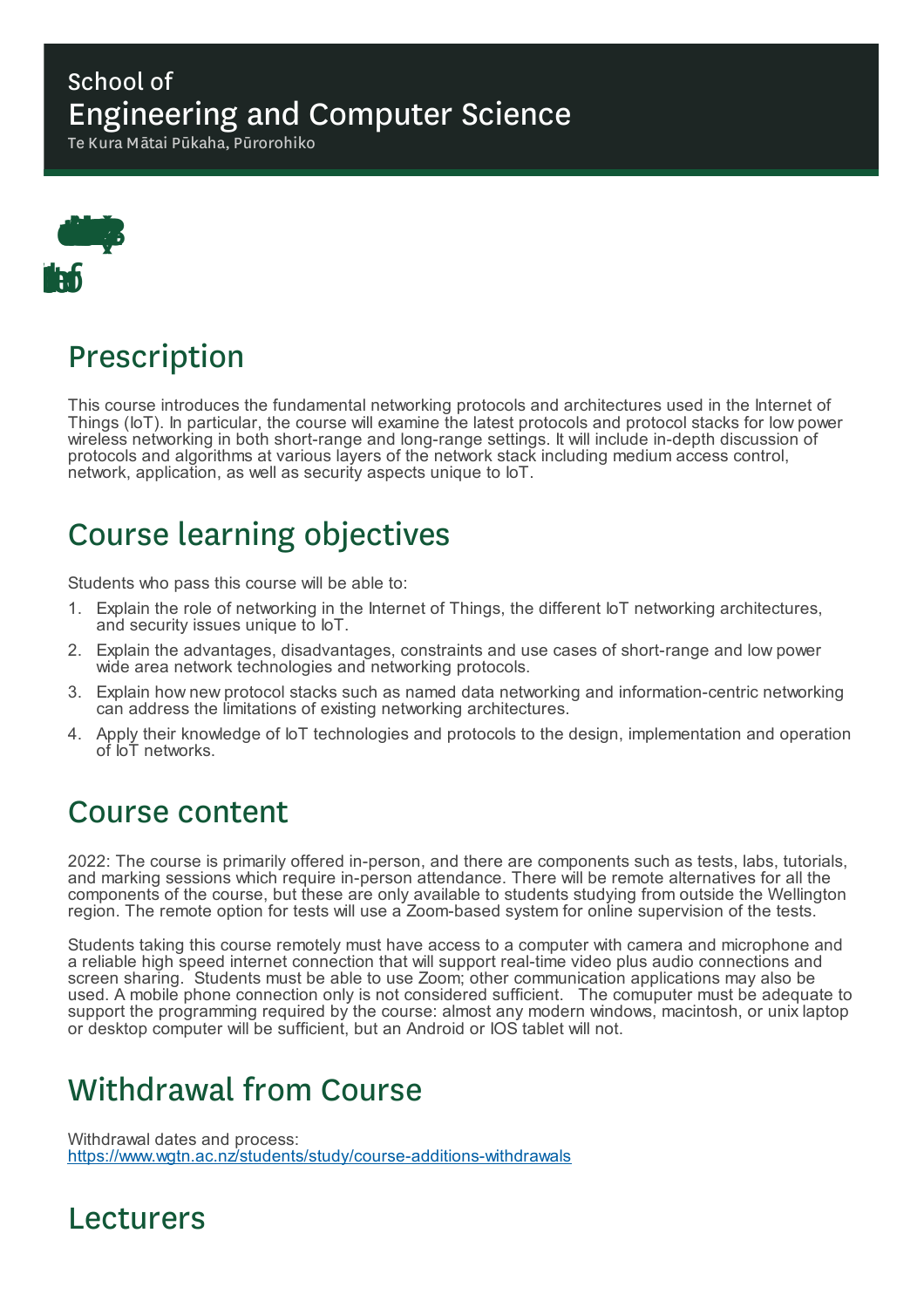### Dr Alvin Valera (Coordinator)

alvin.valera@vuw.ac.nz 04 463 5139

AM 418 Alan Macdiarmid Building, Gate 7, Kelburn Parade, Kelburn

#### Prof Winston Seah

winston.seah@vuw.ac.nz 04 887 3875

AM 416 Alan Macdiarmid Building, Gate 7, Kelburn Parade, Kelburn

# Teaching Format

This course will be offered in-person and online. For students in Wellington, there will be a combination of in-person components and web/internet based resources. It will also be possible to take the course entirely online for those who cannot attend on campus, with all the components provided in-person also made available online.

This course will be taught via 2 50-minute face-to-face lectures per week. Lectures are recorded and will be available through Blackboard.

# Student feedback

Student feedback on University courses may be found at: www.cad.vuw.ac.nz/feedback/feedback\_display.php

# Dates (trimester, teaching & break dates)

- Teaching: 28 February 2022 03 June 2022  $\blacksquare$
- Break: 11 April 2022 24 April 2022  $\blacksquare$
- Study period: 06 June 2022 09 June 2022
- Exam period: 10 June 2022 25 June 2022

#### Class Times and Room Numbers

#### **28 February 2022 - 10 April 2022**

- **Tuesday** 09:00 09:50 201, Easterfield, Kelburn  $\blacksquare$
- **Friday** 09:00 09:50 201, Easterfield, Kelburn  $\blacksquare$

#### **25 April 2022 - 05 June 2022**

- **Tuesday** 09:00 09:50 201, Easterfield, Kelburn
- **Friday** 09:00 09:50 201, Easterfield, Kelburn

### Set Texts and Recommended Readings

#### Required

There are no required texts for this offering.

## Mandatory Course Requirements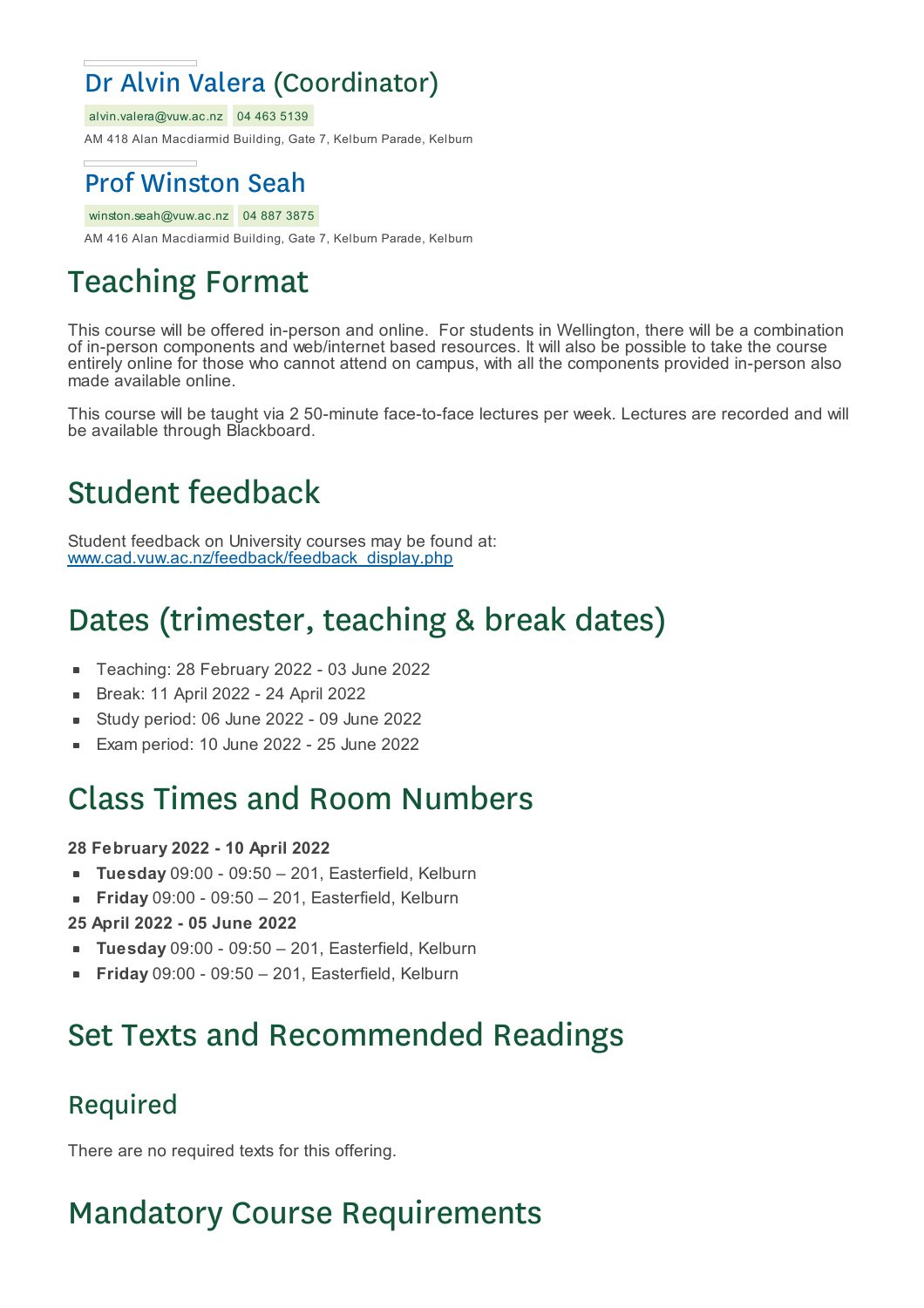In addition to achieving an overall pass mark of at least 50%, students must:

Submit a project that demonstrates adequate knowledge of IoT, because the project addresses the critical CLO 4 that is not addressed by the other assessment items.

*If you believe that exceptional circumstances may prevent you from meeting the mandatory course requirements, contact the Course Coordinator for advice as soon as possible.*

#### Assessment

This course is 100% internally assessed.

| <b>Assessment Item</b>                               | Due Date or Test Date       | CLO(s)      | Percentage |
|------------------------------------------------------|-----------------------------|-------------|------------|
| Term paper (between 2,500-3,000                      | Topic: Week 3; Report: Week | CLO:        | 40%        |
| words; 40 hours)                                     | 6; Revised Report: Week 9   | 2.3         |            |
| Project (design, implementation and                  | Code and Report: Week 11;   | CLO:        | 40%        |
| evaluation of an loT system; 40 hours)               | Demo: Week 12               | 2,3,4       |            |
| Test/Exam (2 hours, during the<br>Assessment Period) | Assessment Period           | CLO:<br>1.2 | 20%        |

#### Penalties

Any assignment (term paper or project) submitted up to 24 hours after the deadline will be penalised by 20% of your marks, Any assignment submitted between 24 and 48 hours after the deadline will be penalised by 40% of your marks. Any assignment submitted 48 hours or more after the deadline will not be marked and will get 0 marks.

#### **Extensions**

Any request for extension must be supported by a medical certificate or other acceptable documentation for non medical reasons. Medical certificates must be provided by a registered medical practitioner. **Approval for extensions can only be granted by the course lecturers.**

#### Submission & Return

Term paper and project deliverables are to be submitted electronically via the ECS submission system. The term paper and project deliverables are due at 23:59 on the date specified.

### **Workload**

The student workload for this course is 150 hours.

### Teaching Plan

See https://ecs.wgtn.ac.nz/Courses/SWEN428\_2022T1/LectureSchedule

## Communication of Additional Information

Please refer to the ECS Wiki Page at https://ecs.wgtn.ac.nz/Courses/SWEN438\_2022T1/ for the latest information related to the course.